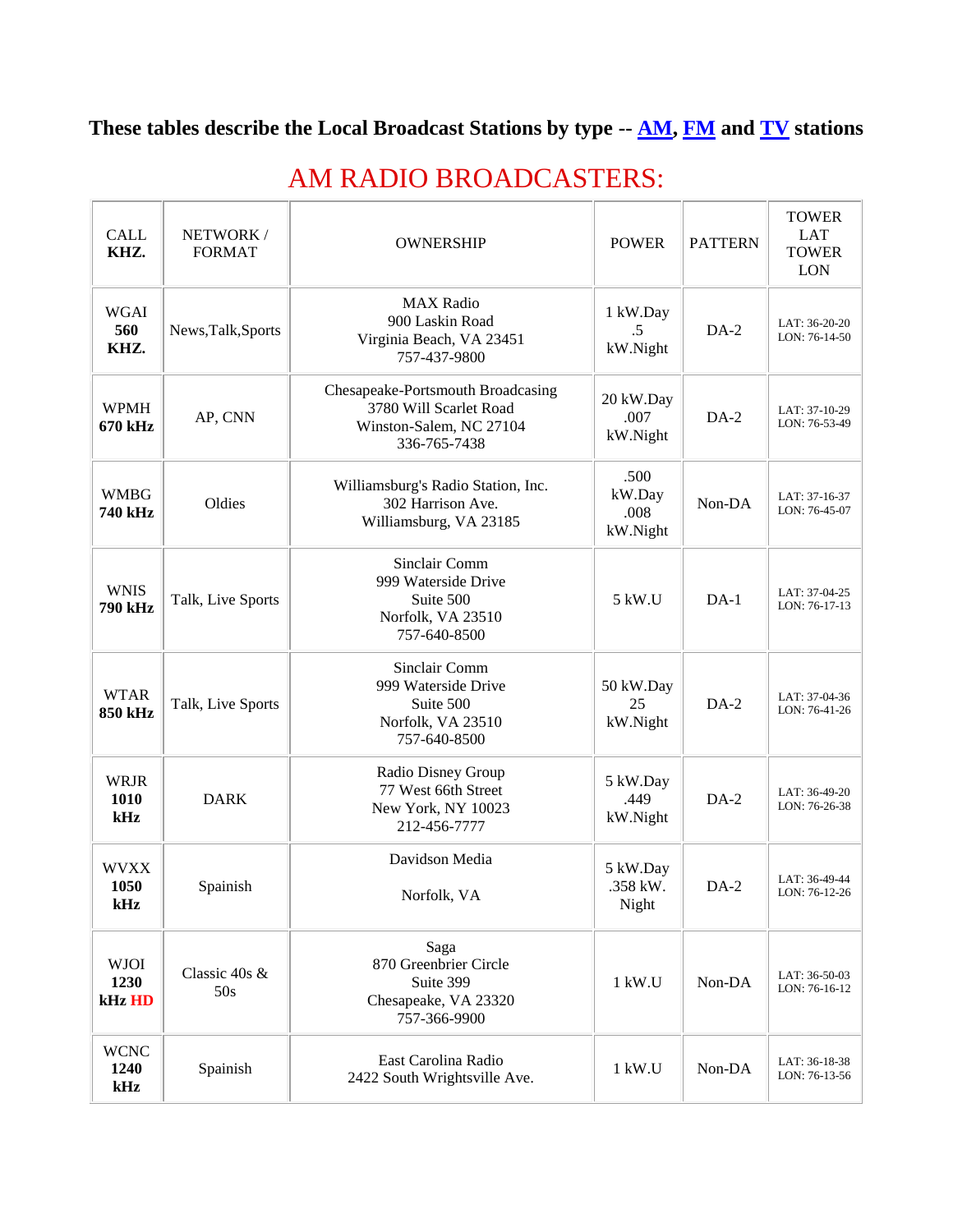|                            |                                     | Nags Head, NC 27959<br>252-449-8331                                                                    |                                    |                           |                                |
|----------------------------|-------------------------------------|--------------------------------------------------------------------------------------------------------|------------------------------------|---------------------------|--------------------------------|
| <b>WLQM</b><br>1250<br>kHz | Gospel Music                        | <b>Franklin Broadcasting</b><br>320 North Franklin Street<br>Franklin, VA 23851                        | 1 kW.Day                           | Non-DA<br>Day             | LAT: 36-40-57<br>LON: 76-55-43 |
| <b>WTJZ</b><br>1270<br>kHz | Religious                           | Chesapeake-Portsmouth Broadcasing<br>3780 Will Scarlet Road<br>Winston-Salem, NC 27104<br>336-765-7438 | 1.5<br>kW.Day<br>.900 kW.<br>Night | Non-DA<br>Day<br>DA-Night | LAT: 37-01-52<br>LON:76-22-00  |
| <b>WGH</b><br>1310<br>kHz  | Talk, Live<br>Sports, ESPN<br>Radio | <b>MAX Radio</b><br>900 Laskin Road<br>Virginia Beach, VA 23451<br>757-437-9800                        | 20 kW.Day<br>5 kW.<br>Night        | $DA-2$                    | LAT: 37-02-43<br>LON: 76-26-54 |
| <b>WGPL</b><br>1350<br>kHz | Variety                             | Willis Broadcasting<br>645 Church Street<br>Suite 400<br>Norfolk, VA 23510                             | 5 kW.U                             | Non-DA                    | LAT: 36-53-00<br>LON: 76-22-22 |
| <b>WPCE</b><br>1400<br>kHz | Gospel                              | Willis Broadcasting<br>645 Church Street<br>Suite 400<br>Norfolk, VA 23510                             | 1 kW.U                             | Non-DA                    | LAT: 36-49-45<br>LON: 76-19-23 |
| <b>WXGM</b><br>1420<br>kHz | Classics                            | WXGM, Inc.<br>PO Box 634<br>Gloucester, VA 23061                                                       | .740<br>kW.Day<br>.058<br>kW.Night | Non-DA                    | LAT: 36-51-29<br>LON: 76-00-28 |
| <b>WBVA</b><br>1450<br>kHz | Talk, Young<br><b>Adults</b>        | Ronald W. Cowan, Jr.<br>PO Box 55285<br>Va. Beach, VA 23471<br>757-496-6556                            | 1 kW.U                             | Non-DA                    | LAT: 36-51-29<br>LON: 76-00-28 |
| <b>WLRT</b><br>1490<br>kHz | <b>FOX Sports</b><br>Radio, Oldes   | Hampton Roads II, Inc.<br>2845 North Armistead Ave.<br>Hampton, VA 23666                               | $1$ kW.U                           | Non-DA                    | LAT: 37-01-46<br>LON: 76-22-35 |
| <b>WOBX</b><br>1530<br>kHz | Oldies                              | East Carolina Radio<br>2422 South Wrightsville Ave.<br>Nags Head, NC 27959<br>252-449-8331             | 1 kW.Day                           | DA-Day                    | LAT: 35-51-52<br>LON: 75-39-01 |
| <b>WVAB</b><br>1550<br>kHz | Talk, Mature<br>Audience            | Ronald W. Cowan, Jr.<br>PO Box 55285<br>Va. Beach, VA 23471<br>757-496-6556                            | 5 kW.Day<br>.009<br>kW.Night       | Non-DA                    | LAT: 36-51-29<br>LON: 76-09-28 |
| <b>WCPK</b><br>1600<br>kHz | Gospel                              | Willis Broadcasting<br>645 Church Street<br>Suite 400<br>Norfolk, VA 23510                             | 4.2kW.Day<br>.023<br>kW.Night      | Non-DA                    | LAT: 36-48-10<br>LON: 76-16-58 |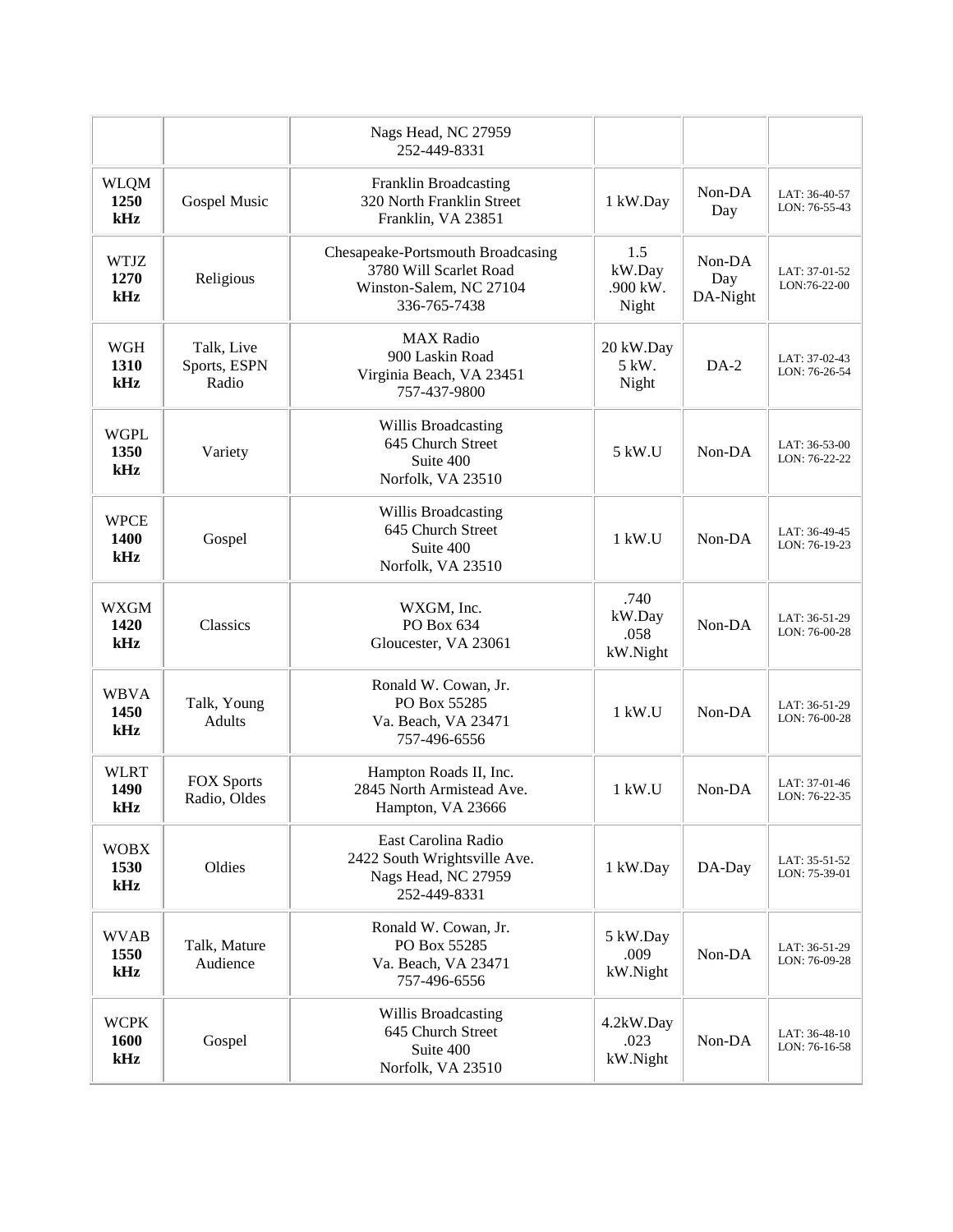## FM RADIO BROADCASTERS:

| <b>CALL</b><br>MHZ.                  | NETWORK/<br><b>FORMAT</b>         | <b>OWNERSHIP</b>                                                                                                                     | <b>POWER</b>   | <b>ANTENNA</b><br><b>HEIGHT</b> | <b>TOWER</b><br><b>LAT</b><br><b>TOWER</b><br><b>LON</b> |
|--------------------------------------|-----------------------------------|--------------------------------------------------------------------------------------------------------------------------------------|----------------|---------------------------------|----------------------------------------------------------|
| <b>WHOV</b><br><b>88.1 MHz</b>       | Jazz, Gospel,<br>Latin, Classical | Hampton University<br>607 Orchard Road<br>Hampton, VA 23668                                                                          | 8 kW.          | 194 Ft.                         | LAT: 37-01-03<br>LON: 76-20-13                           |
| <b>WGPS</b><br>88.3 MHz              | Christain                         | <b>CSN</b> International<br>Elizabeth City, NC 27909                                                                                 | 50 kW.Dir      | 446 Ft.                         | LAT: 36-18-40<br>LON: 76-17-34                           |
| <b>WJLZ</b><br>88.5 MHz              | Christian                         | Va Beach Educational Foundation<br>3177 Va Beach Blyd.<br>Suite B<br>Va Beach, VA 23452<br>757-498-9632                              | $1.2$ kW.Dir   | 108 Ft.                         | LAT: 36-50-30<br>LON: 75-05-37                           |
| <b>WFOS</b><br><b>88.7 MHz</b>       | Classical, Big<br>Band            | Chesapeake Public Schools<br>1617 Cedar Road<br>Chesapeake, VA 23320                                                                 | 15.5<br>kW.Dir | 157 Ft.                         | LAT: 36-43-18<br>LON: 76-18-03                           |
| <b>WUND</b><br><b>88.9 MHz</b>       | <b>WUNC-FM</b><br>Chapel Hill, NC | University of North Carolina<br>Campus Box 0915<br>Chapel Hill, NC 27599                                                             | 50 kW.         | 1371 Ft.                        | LAT: 35-54-00<br>LON: 76-20-45                           |
| <b>WHRV</b><br>89.5<br><b>MHz HD</b> | NPR, Jazz, Talk                   | Hampton Roads Educational<br><b>Telecommunications Association</b><br>5200 Hampton Blvd.<br>Norfolk, Va. 23508<br>$(757) 889 - 9400$ | 8.8 kW.        | 1148 Ft.                        | LAT:36-48-<br>32.5<br>LON:76-30-<br>11.3                 |
| <b>WRVS</b><br>89.9 MHz              | Urban, Variety                    | Elizabeth City State University<br>1704 weeksville Road<br>Campus Box 790<br>Elizabeth City, NC 27909                                | 41 kW.         | 230 Ft.                         | LAT: 36-16-55<br>LON: 76-12-44                           |
| <b>WHRO</b><br><b>90.3MHz HD</b>     | Classical                         | Hampton Roads Educational<br>Telecommunications Association<br>5200 Hampton Blvd.<br>Norfolk, Va. 23508<br>$(757) 889 - 9400$        | 8.8 kW.        | 1148 Ft.                        | LAT:36-48-<br>32.5<br>LON:76-30-<br>11.3                 |
| <b>WAZP</b><br>90.7 MHz              | Christian                         | Delmarva Educational Assoc.                                                                                                          | $13$ kW.       | 512 Ft.                         | LAT: 37-10-53<br>LON: 75-57-47                           |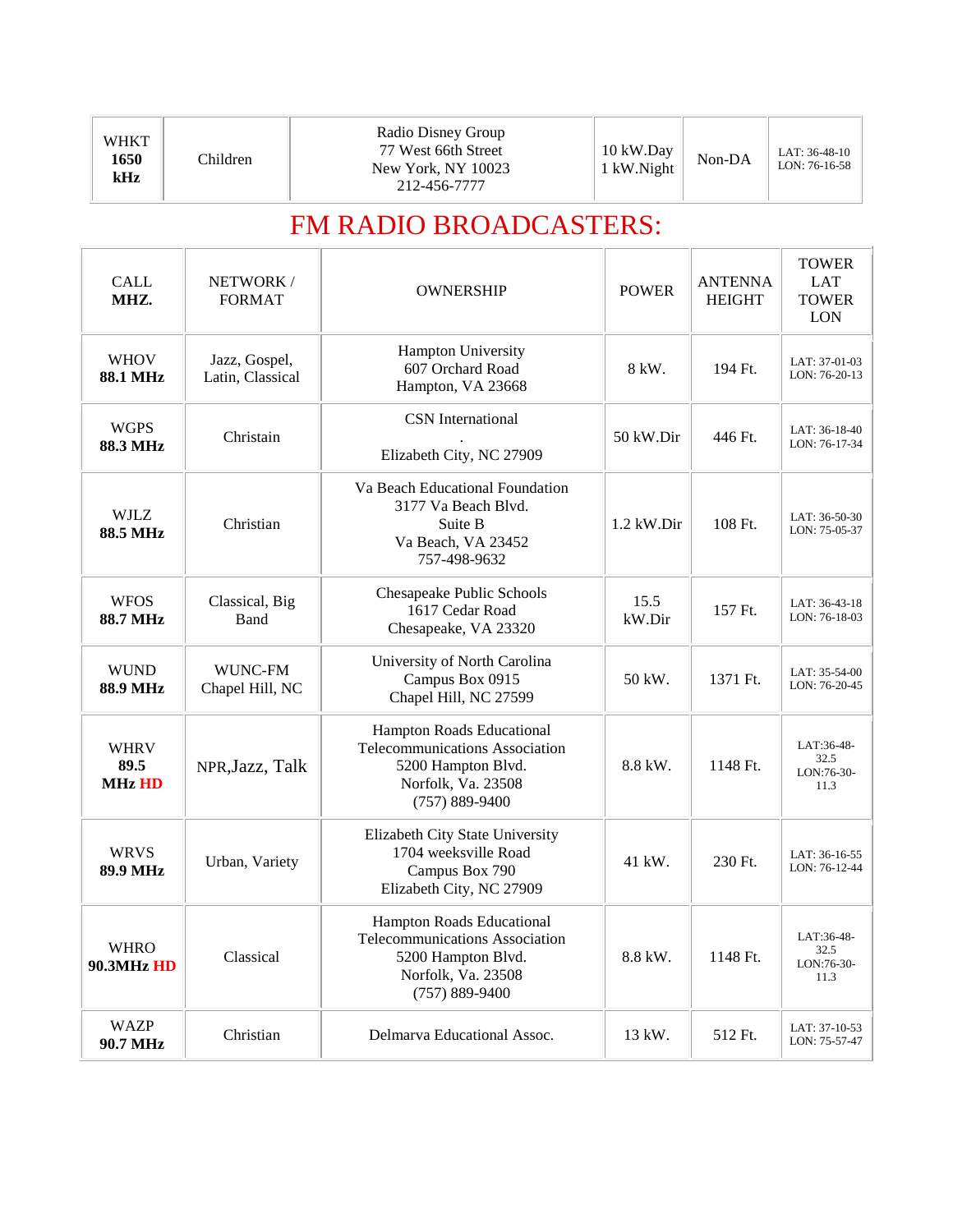| <b>WCWM</b><br>90.7 MHz                                                                        | Variety/Alternative             | College of William & Mary<br>PO Box 8795<br>Williamsburg, VA 23187                         | $1.6$ kW.                       | 125 Ft.                        | LAT: 37-16-05<br>LON: 76-42-52 |
|------------------------------------------------------------------------------------------------|---------------------------------|--------------------------------------------------------------------------------------------|---------------------------------|--------------------------------|--------------------------------|
| <b>WNSB</b><br>91.1 MHz                                                                        | Jazz, Big Band,<br><b>Blues</b> | Norfolk State University<br>700 Park Ave.<br>Norfolk, VA 23504, 757-823-9672               | 8.1 kW.                         | 433 Ft.                        | LAT: 36-46-32<br>LON: 76-23-11 |
| <b>WYCS</b><br>91.5 MHz                                                                        | Religious Music                 | Oasis Network<br>PO Box 1924<br>Tulsa, OK 74101                                            | 20<br>kW.Vert<br>1.3<br>kW.Horz | 371 Ft.Horz<br>331 Ft.<br>Vert | LAT: 37-12-17<br>LON: 76-30-07 |
| <b>WKSA</b><br>Oldies $60's \& 70's$<br>92.1<br>HD-1 Oldies<br><b>MHz HD</b><br>HD-2 Standards |                                 | Clear Channel<br>1003 Norfolk Square<br>Norfolk, VA 23502<br>757-466-0009                  | 14.5<br>kW.Dir                  | 430 Ft.                        | LAT: 36-37-38<br>LON: 76-13-07 |
| <b>WZPR</b><br>92.3 MHz                                                                        | Pop<br>Comtemporary             | CapSan Media<br>637 Harbor Road<br>Wanchese, NC 27981                                      | 18 kW.                          | 383 Ft.                        | LAT: 35-50-49<br>LON: 75-37-19 |
| <b>WVBW</b><br>92.9 MHz                                                                        | Adult Hits/AC                   | <b>MAX Radio</b><br>900 Laskin Road<br>Virginia Beach, VA 23451<br>757-437-9800            | 50 kW.                          | 485 Ft.                        | LAT: 36-52-35<br>LON: 76-23-28 |
| <b>WPYA</b><br>93.7 MHz                                                                        | You Name It!                    | Sinclair Comm<br>999 Waterside Drive<br>Suite 500<br>Norfolk, VA 23510<br>757-640-8500     | 100 kW.                         | 968 Ft.                        | LAT: 36-32-55<br>LON: 76-11-16 |
| <b>WXEZ</b><br>94.1 MHz                                                                        | Easy Listening                  | <b>MAX</b> Radio<br>900 Laskin Road<br>Virginia Beach, VA 23451<br>757-437-9800            | 40 kW.Dir                       | 531 Ft.                        | LAT: 37-12-33<br>LON: 76-32-35 |
| <b>WPTE</b><br>94.9<br><b>MHz HD</b>                                                           | Top 40                          | Entercom<br>236 Clearfield Ave.<br>Suite 206<br>Va. Beach, VA 23462<br>757-497-2000        | 50 kW.                          | 498 Ft.                        | LAT: 36-48-38<br>LON: 76-16-57 |
| <b>WOBR</b><br>95.3 MHz                                                                        | Talk, Live Sports               | East Carolina Radio<br>2422 South Wrightsville Ave.<br>Nags Head, NC 27959<br>252-449-8331 | 25 kW.                          | 295 Ft.                        | LAT: 35-51-52<br>LON: 75-39-01 |
| <b>WVKL</b><br>95.7<br><b>MHz HD</b>                                                           | R&B                             | Entercom<br>236 Clearfield Ave.<br>Suite 206<br>Va. Beach, VA 23462<br>757-497-2000        | 40 kW.                          | 880 Ft.                        | LAT: 36-48-56<br>LON: 76-28-00 |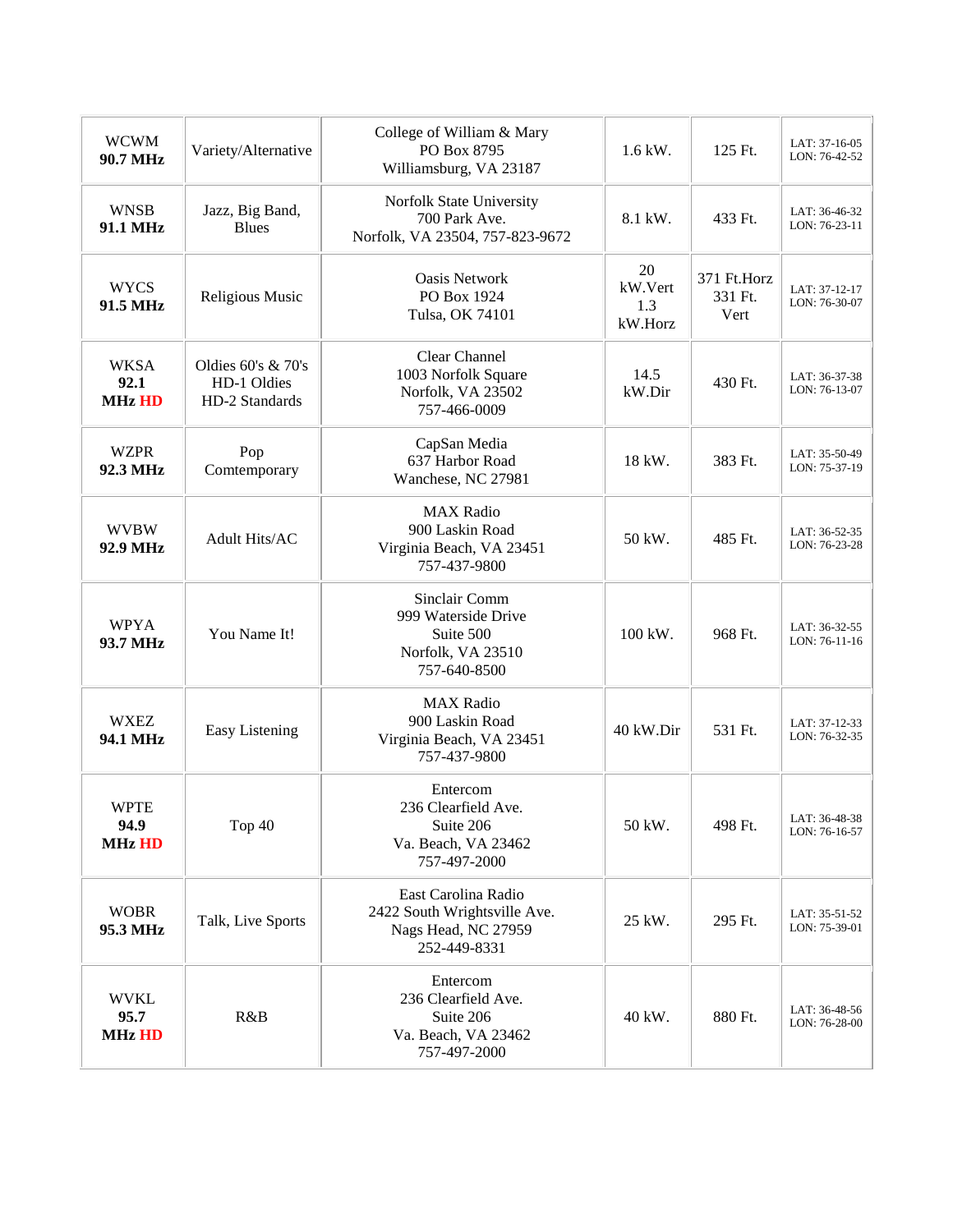| <b>WROX</b><br>96.1 MHz                      | <b>Alternative Rock</b><br>Music                                   | Sinclair Comm<br>999 Waterside Drive<br>Suite 500<br>Norfolk, VA 23510<br>757-640-8500     | 23 kW. | 722 Ft. | LAT: 37-15-45<br>LON: 76-00-45 |
|----------------------------------------------|--------------------------------------------------------------------|--------------------------------------------------------------------------------------------|--------|---------|--------------------------------|
| <b>WKJX</b><br>96.7 MHz                      | Rock                                                               | East Carolina Radio<br>2422 South Wrightsville Ave.<br>Nags Head, NC 27959<br>252-449-8331 | 3 kW.  | 282 Ft. | LAT: 36-18-26<br>LON: 76-16-03 |
| <b>WGH</b><br>97.3 MHz                       | Modern Country                                                     | <b>MAX</b> Radio<br>900 Laskin Road<br>Virginia Beach, VA 23451<br>757-437-9800            | 74 kW. | 394 Ft. | LAT: 36-57-47<br>LON: 76-24-22 |
| <b>WOBX</b><br>Talk, Live Sports<br>98.1 MHz |                                                                    | East Carolina Radio<br>2422 South Wrightsville Ave.<br>Nags Head, NC 27959<br>252-449-8331 | 40 kW. | 233 Ft. | LAT: 35-51-52<br>LON: 75-39-01 |
| <b>WNOR</b><br>98.7<br><b>MHz HD</b>         | Album Oriented<br>Classic / Current<br>Rock<br>HD-1 Rock<br>$HD-2$ | Saga<br>870 Greenbrier Circle<br>Suite 399<br>Chesapeake, VA 23320<br>757-366-9900         | 46 kW. | 518 Ft. | LAT: 36-50-04<br>LON: 76-16-11 |
| <b>WVOD</b><br>99.1 MHz.                     | Album Adult<br>Alternative                                         | CapSan Media<br>637 Harbor Road<br>Wanchese, NC 27981                                      | 50 kW. | 492 Ft. | LAT: 35-50-44<br>LON: 75-38-50 |
| <b>WXGM</b><br>99.3 MHz                      | Contemporary<br>Country                                            | WXGM, Inc<br>PO Box 634<br>Gloucester, VA 23061                                            | 6 kW.  | 328 Ft. | LAT: 37-24-36<br>LON: 76-32-52 |
| <b>WYFI</b><br>99.7 MHz                      | <b>Christian Music</b>                                             | <b>Bible Broadcasting Network</b><br>8030 Arrowhead Blvd.<br>Charlotte, NC 28273           | 50 kW. | 456 Ft. | LAT: 36-49-41<br>LON: 76-15-05 |
| <b>WXMM</b><br>100.5 MHz                     | Album Oriented<br>Classic / Current<br>Rock                        | <b>MAX</b> Radio<br>900 Laskin Road<br>Virginia Beach, VA 23451<br>757-437-9800            | 50 kW. | 499 Ft. | LAT: 36-49-44<br>LON: 76-12-26 |
| <b>WFMI</b><br>100.9 MHz                     | Gospel                                                             | Commuication Systems, Inc.<br>4801 Columbus Street<br>Suite 400<br>Va Beach, VA 23462      | 39 kW. | 485 Ft. | LAT: 36-12-10<br>LON: 75-52-23 |
| <b>WWDE</b><br>101.3<br><b>MHz HD</b>        | <b>Classic Rock</b>                                                | Entercom<br>236 Clearfield Ave.<br>Suite 206<br>Va. Beach, VA 23462<br>757-497-2000        | 50 kW. | 498 Ft. | LAT: 36-49-41<br>LON: 76-15-05 |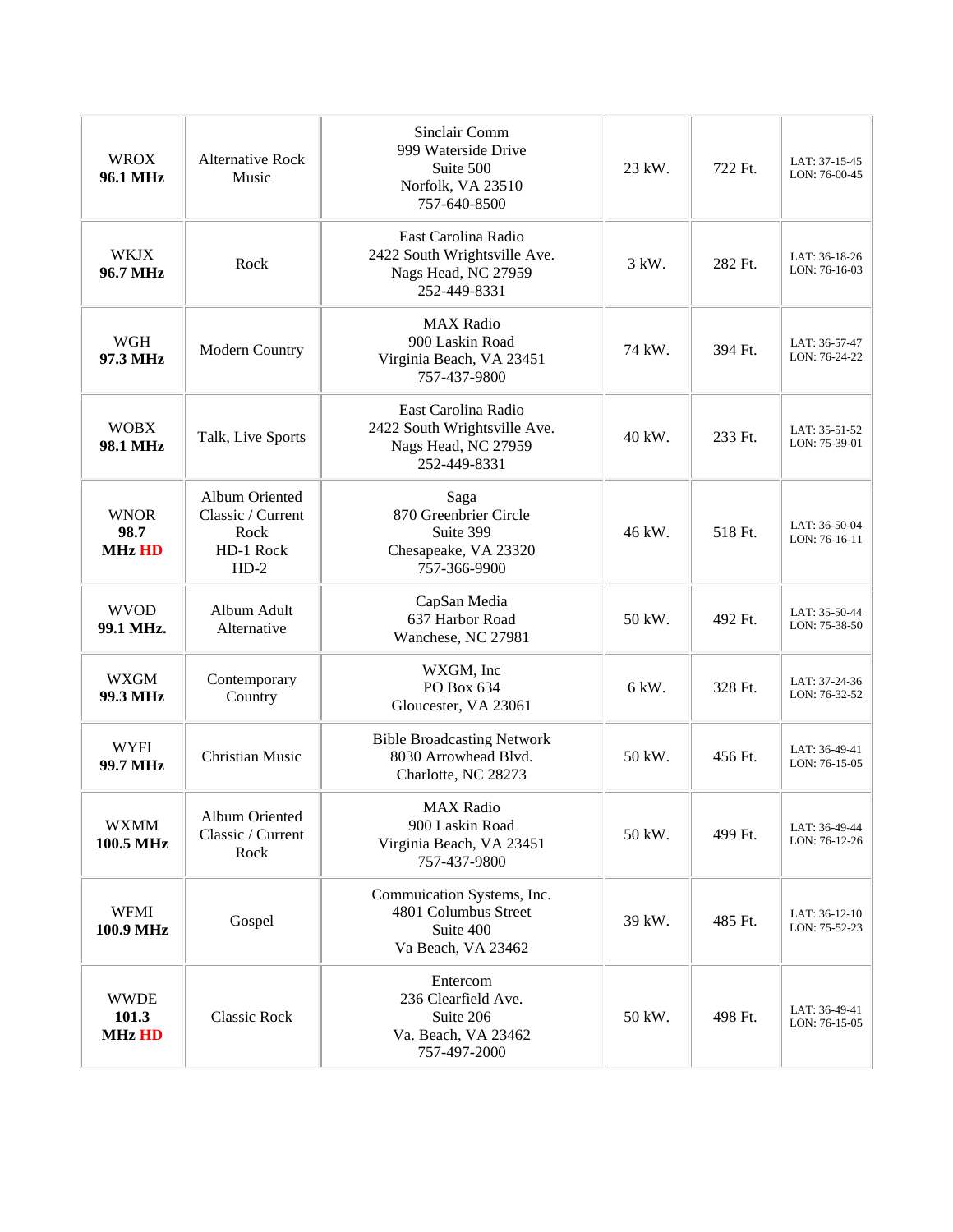| <b>WLQM</b><br>101.7 MHz                                                    | Contemporary<br><b>Country Music</b>         | Franklin Broadcasting<br>320 North Franklin Street<br>Franklin, VA 23851<br>757-562-3135   | 3 kW.                           | 469 Ft.  | LAT: 36-41-17<br>LON: 77-00-58 |
|-----------------------------------------------------------------------------|----------------------------------------------|--------------------------------------------------------------------------------------------|---------------------------------|----------|--------------------------------|
| <b>WWHV</b><br>102.1 MHz                                                    | Urban                                        | Red Zebra Broadcasting                                                                     | 6 kW.Dir                        | 328 Ft.  | LAT: 36-45-07<br>LON: 76-08-57 |
| <b>WERX</b><br>Oldies<br>102.5 MHz                                          |                                              | East Carolina Radio<br>2422 South Wrightsville Ave.<br>Nags Head, NC 27959<br>252-449-8331 | 26 kW.                          | 689 Ft.  | LAT: 36-43-18<br>LON: 76-18-03 |
| <b>WOWI</b><br>Urban<br>102.9<br>Contemporary Hit<br><b>MHz HD</b><br>Radio |                                              | Clear Channel<br>1003 Norfolk Square<br>Norfolk, VA 23502<br>757-466-0009                  | 50 kW.                          | 472 Ft.  | LAT: 36-45-23<br>LON: 76-23-06 |
| <b>WESR</b><br>103.3 MHz                                                    | Adult<br>Contemporary                        | Eastern Shore Radio<br>PO Box 460<br>Onley, VA 23418                                       | 50 kW.                          | 321 Ft.  | LAT: 37-43-02<br>LON: 75-41-01 |
| <b>WCXL</b><br>104.1 MHz                                                    | Adult<br>Contemporary                        | <b>MAX Radio</b><br>900 Laskin Road<br>Virginia Beach, VA 23451<br>757-437-9800            | 100<br>kW.Vert<br>94<br>kW.Horz | 981 Ft.  | LAT: 36-08-08<br>LON: 75-49-28 |
| <b>WNVZ</b><br>104.5<br><b>MHz HD</b>                                       | Contemporary Hit<br>Radio                    | Entercom<br>236 Clearfield Ave.<br>Suite 206<br>Va. Beach, VA 23462<br>757-497-2000        | 50<br>kW.Vert<br>49<br>kW.Horz  | 479 Ft.  | LAT: 37-02-20<br>LON: 76-18-30 |
| <b>WFMZ</b><br>104.9 MHz                                                    | <b>Classic Hits</b>                          | CapSan Media<br>637 Harbor Road<br>Wanchese, NC 27981                                      | 50 kW.                          | 492 Ft.  | LAT: 36-05-59<br>LON: 76-28-31 |
| <b>WVMA</b><br>105.3<br>MHz HD                                              | Urban Adult<br>HD-1 Urban Adult<br>HD-2 Jazz | <b>Clear Channel</b><br>1003 Norfolk Square<br>Norfolk, VA 23502<br>757-466-0009           | 50 kW.                          | 499 Ft.  | LAT: 36-48-43<br>LON: 76-27-49 |
| <b>WRSF</b><br>105.7 MHz                                                    | New Country                                  | East Carolina Radio<br>2422 South Wrightsville Ave.<br>Nags Head, NC 27959<br>252-449-8331 | 100 kW.                         | 612 Ft.  | LAT: 35-53-18<br>LON: 76-13-50 |
| <b>WZNR</b><br>106.1 MHz                                                    | <b>CHR</b>                                   | Sinclair Comm<br>999 Waterside Drive<br>Suite 500<br>Norfolk, VA 23510<br>757-640-8500     | 30 kW.                          | 266 Ft.  | LAT: 37-31-46<br>LON: 75-54-44 |
| <b>WAFX</b><br>106.9<br><b>MHz HD</b>                                       | <b>Classic Rock</b><br>HD-1 Classic          | Saga<br>870 Greenbrier Circle<br>Suite 399                                                 | 100 kW.                         | 1007 Ft. | LAT: 36-48-09<br>LON: 76-45-19 |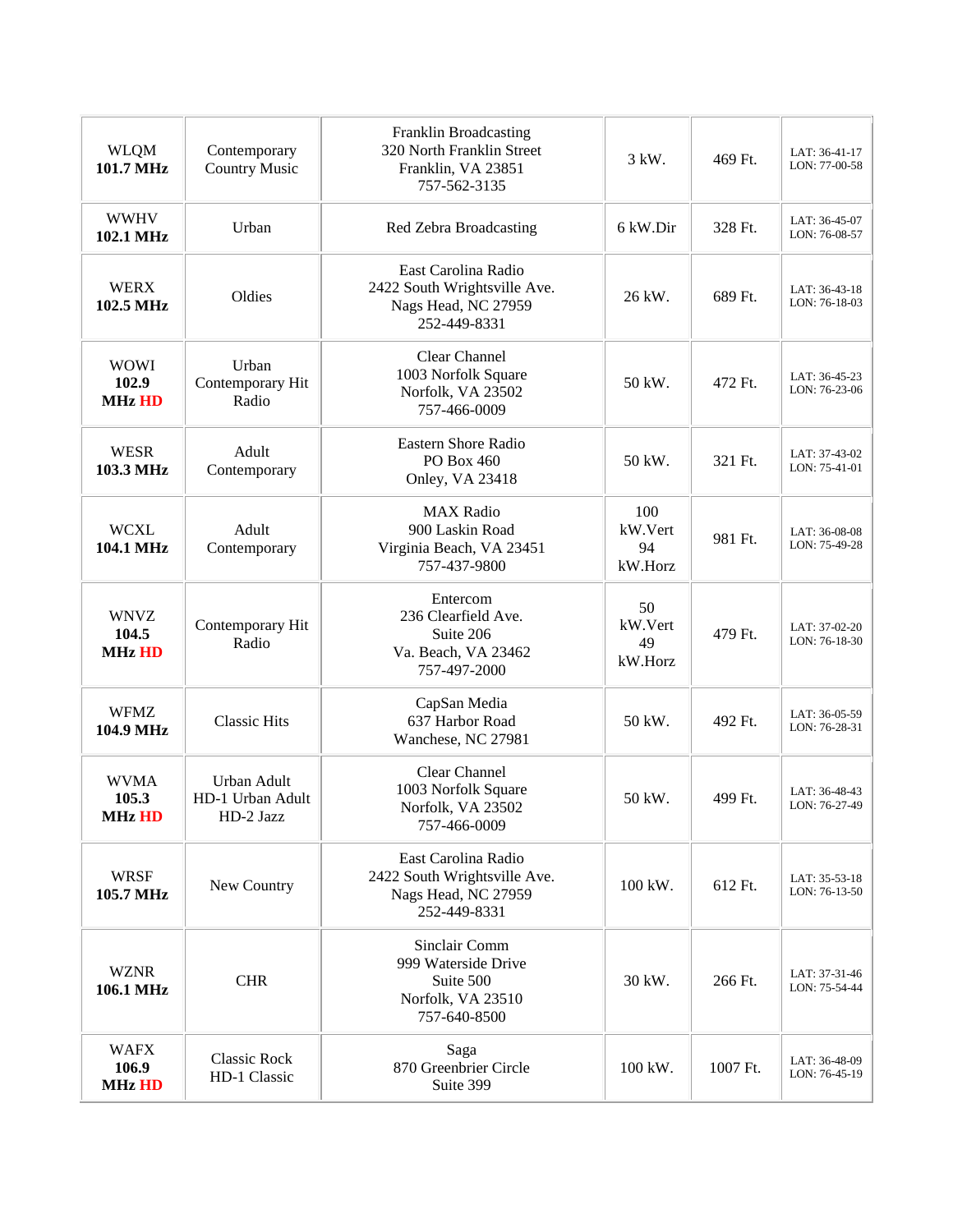|                                | Rock<br>$HD-2$                                       | Chesapeake, VA 23320<br>757-366-9900                                      |           |         |                                  |
|--------------------------------|------------------------------------------------------|---------------------------------------------------------------------------|-----------|---------|----------------------------------|
| <b>WKUS</b><br>107.7<br>MHz HD | Lite FM<br>HD-1 Lite Jazz<br>HD-2 Classic<br>Country | Clear Channel<br>1003 Norfolk Square<br>Norfolk, VA 23502<br>757-466-0009 | $1.7$ kW. | 620 Ft. | LAT: 36-48-22<br>$LON: 76-30-13$ |

## TELEVISION BROADCASTERS:

| <b>CALL</b><br>NTSC/<br><b>DTV</b><br>CH. | <b>NETWORK</b>     | <b>OWNERSHIP</b>                                                                                                              | <b>PWR</b>          | Height   | <b>TOWER</b><br>LAT<br><b>TOWER</b><br><b>LON</b> |
|-------------------------------------------|--------------------|-------------------------------------------------------------------------------------------------------------------------------|---------------------|----------|---------------------------------------------------|
| <b>WUND</b><br>2/20                       | <b>PBS</b>         | University of North Carolina<br>10 T.W. ALexander Drive<br>RTP, NC 27709<br>$(919) 549 - 7000$                                | 543 kW.             | 1604 Ft. | LAT: 35-54-00<br>LON: 76-20-45                    |
| <b>WTKR</b><br>3/40                       | <b>CBS</b>         | Local TV, LLC<br>720 Boush Street<br>Norfolk, Va. 23510<br>$(757)$ 446-1000                                                   | 950 kW.             | 1250 Ft. | LAT: 36-48-31.7<br>LON: 76-30-<br>11.2            |
| <b>WSKY</b><br>4/9                        | <b>IND</b>         | Sky Television LLC<br>920 Corporate Lane<br>Chesapeake, VA 23320<br>$(757)$ 382-0004                                          | 85 kW.              | 1030 Ft. | LAT: 36-32-54<br>LON: 76-11-16                    |
| <b>WAVY</b><br>10/31                      | <b>NBC</b>         | <b>LIN</b> Broadcasting<br>300 Wavy Street<br>Portsmouth, Va. 23704<br>$(757)$ 393-1010                                       | $1000 \text{ kW}$ . | 918 Ft.  | LAT: 36-49-14<br>LON: 76-30-41                    |
| <b>WVEC</b><br>13/13                      | <b>ABC</b>         | <b>BeLo Broadcasting</b><br>613 Woodis Avenue<br>Norfolk, Va. 23510<br>$(757)$ 625-1313                                       | 37 kW.              | 1129 Ft. | LAT: 36-49-00<br>LON: 76-28-05                    |
| <b>WHRO</b><br>15/16                      | <b>PBS</b>         | Hampton Roads Educational<br>Telecommunications Association<br>5200 Hampton Blvd.<br>Norfolk, Va. 23508<br>$(757) 889 - 9400$ | 950 kW.             | 1183 Ft. | LAT:36-48-32.5<br>LON:76-30-11.3                  |
| <b>WHRE</b><br>21/7                       | <b>Trinity</b>     | <b>TBN</b><br><b>NA</b><br>NA<br>NA                                                                                           | 24 kW.              | 1017 Ft. | LAT: 36-48-31.7<br>LON: 76-30-<br>11.2            |
| <b>WGNT</b><br>27/50                      | $\sqrt{\text{CW}}$ | Local TV, LLC<br>720 Boush Street<br>Norfolk, Va. 23510<br>$(757)$ 446-1000                                                   | 800 kW.             | 866 Ft.  | LAT: 36-48-43<br>LON: 76-27-45                    |